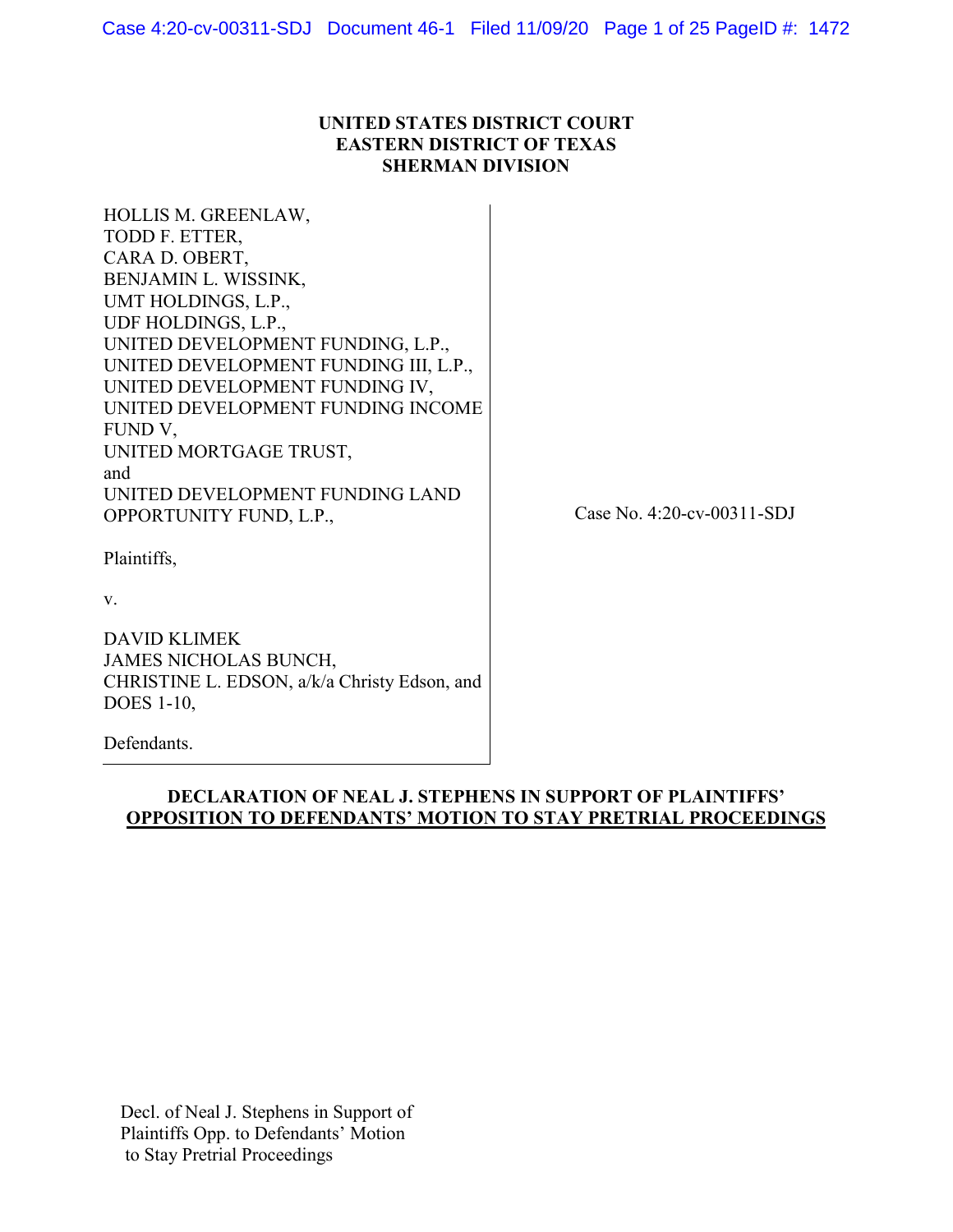I, Neal J. Stephens, hereby declare as follows:

1. I am a partner in the law firm of Jones Day and serve as a counsel of record for Plaintiff Cara Obert. I am a member of the Bar of the State of California and have been admitted to this Court on a *pro hac vice* basis for this matter. I submit this declaration in support of Plaintiffs' Opposition to Defendants' Motion to Stay Pretrial Proceedings. I have personal knowledge of the matters stated in this declaration and would testify truthfully to them if called upon to do so.

2. Attached as Exhibit A is a copy of an article published by Bloomberg on October 30, 2020 entitled "Kyle Bass's Texas Feud Spotlights Short-Selling Tactics." In the article, Bass describes a meeting in a Hayman conference room in April 2015 with a group of federal agents, SEC investigators and prosecutors from the U.S. Attorney's Office in Dallas. Bass said that "he told his guests that he was short UDF and planned to short as many shares as he could get his hands on."

I declare under penalty of perjury that the foregoing is true and correct. Executed this 9th day of November 2020, in Palo Alto, California.

*/s/ Neal Stephens* 

Neal J. Stephens

Decl. of Neal J. Stephens in Support of Plaintiffs Opp. to Defendants' Motion to Stay Pretrial Proceedings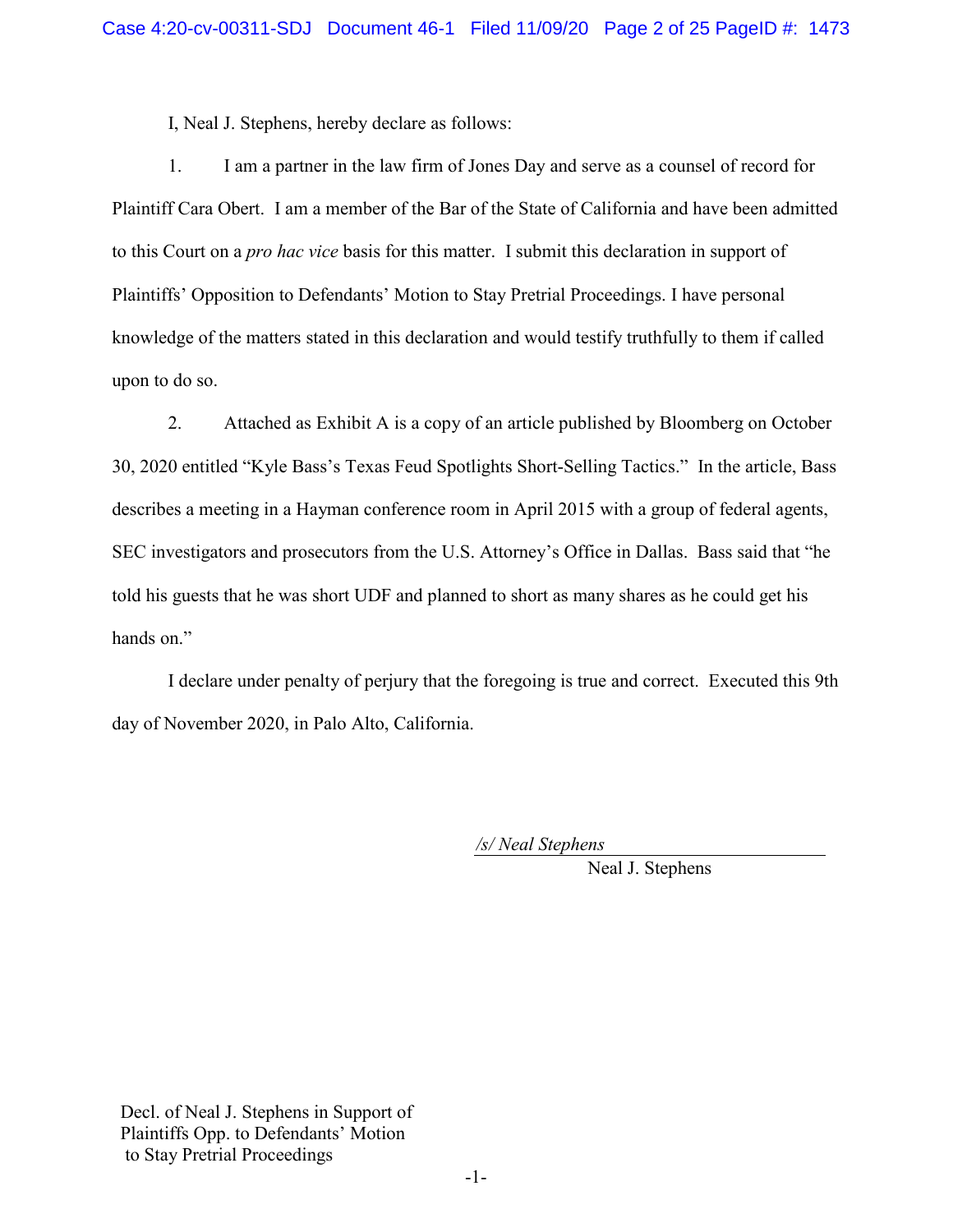Case 4:20-cv-00311-SDJ Document 46-1 Filed 11/09/20 Page 3 of 25 PageID #: 1474

## **EXHIBIT A**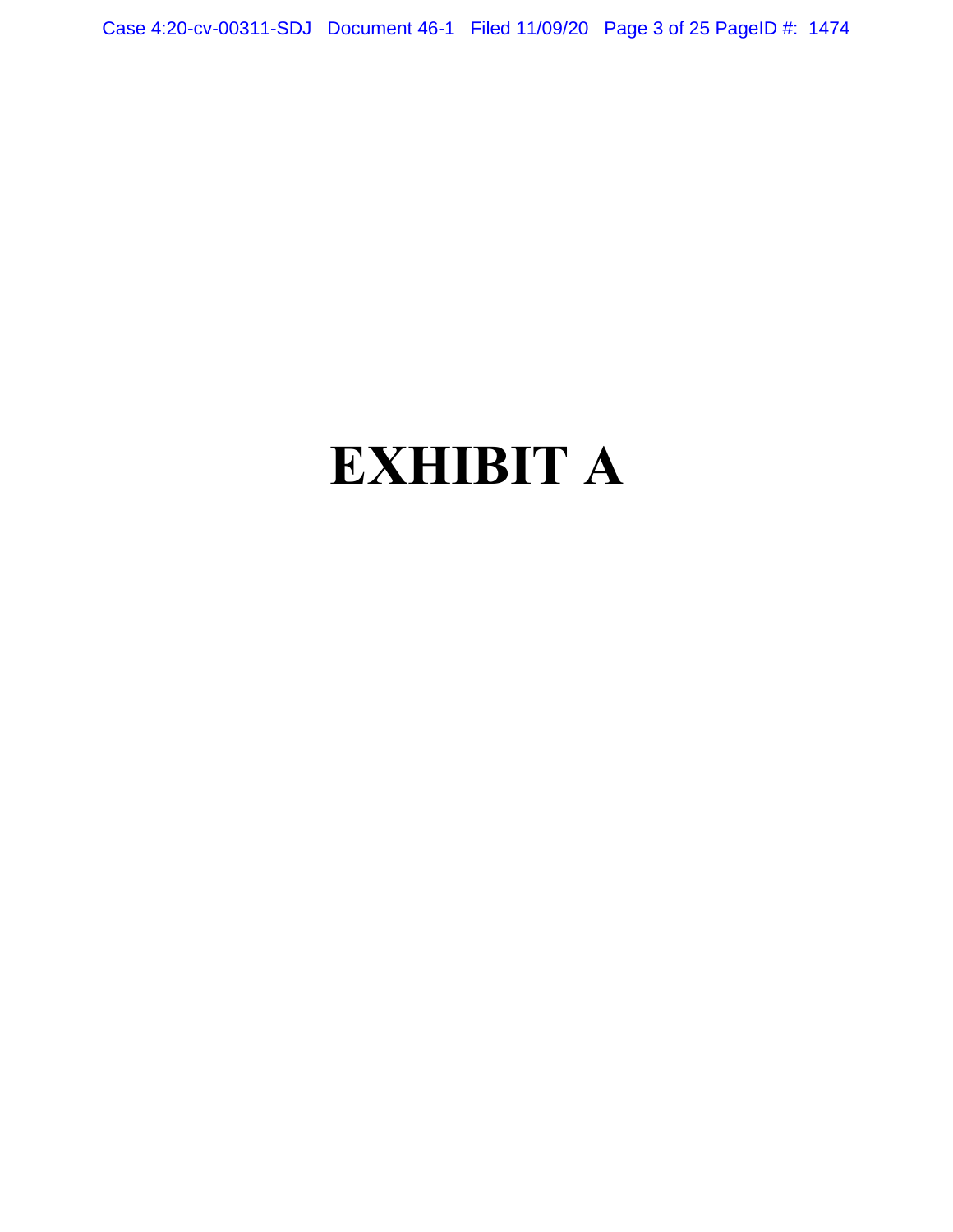**Menu** Search Bloomberg Sign In **Subscribe**

# **Kyle Bass's Texas Feud Spotlights Short-Selling Tactics**

**Anonymous blog posts, a call to the FBI and a bold bet against a real estate investment trust led to lawsuits.**



The Mercer Crossing development in Farmers Branch, Texas, in June.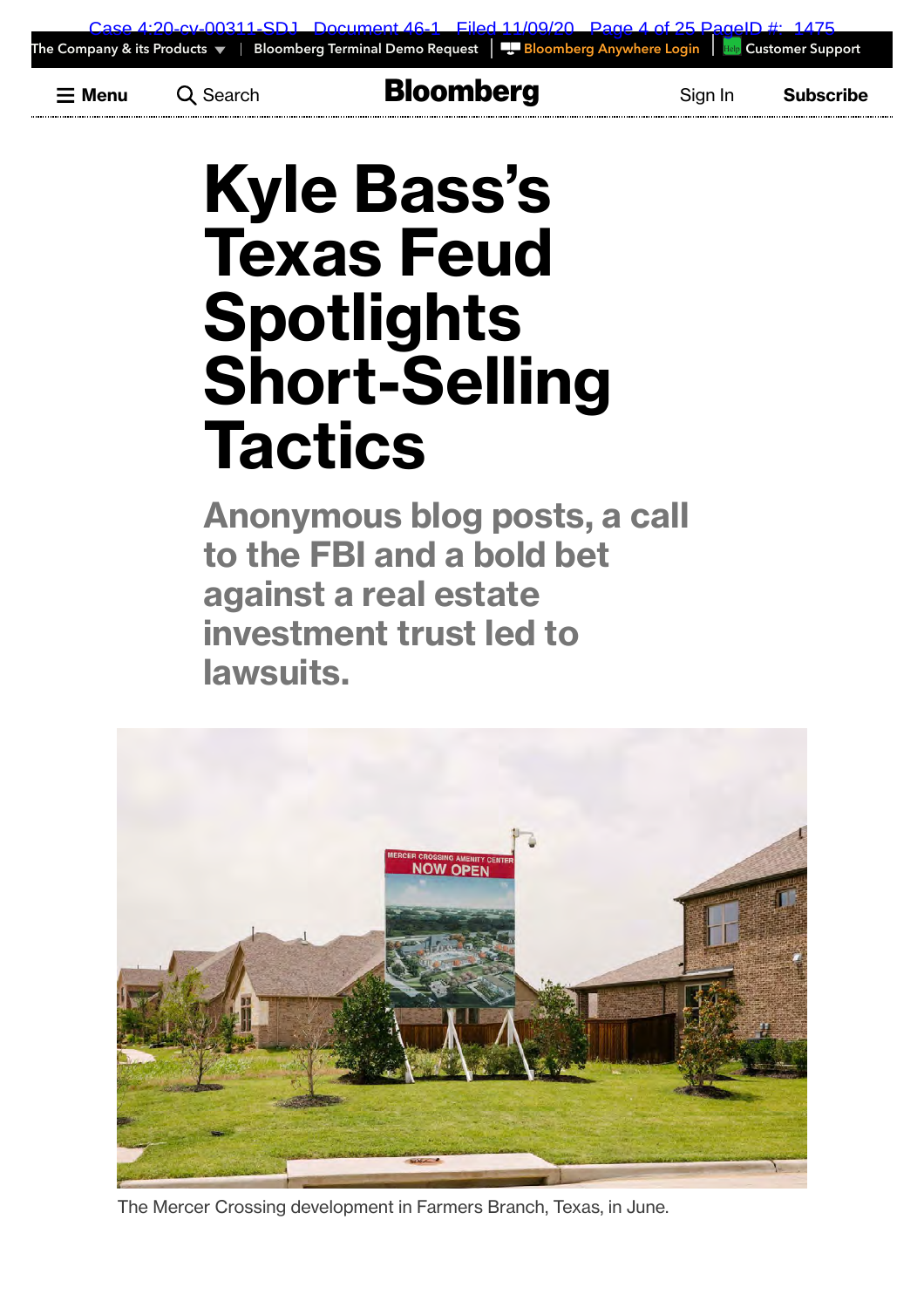#### By Tom Schoenberg, Matt Robinson, and

#### **Katia Porzecanski**

October 30, 2020, 1:00 AM PDT *Corrected November 5, 2020, 12:01 PM PST*

|                           | <b>Ernest Poole had been dead</b> |
|---------------------------|-----------------------------------|
| <b>SHARE THIS ARTICLE</b> | for more than 60 years when       |
| <b>1</b> Share            | someone opened an account in      |
| <b>V</b> Tweet            | his name at an online platform    |
| <b>in</b> Post            | called Harvest Exchange. Poole, a |
| $\mathsf{M}$ Email        | Pulitzer Prize-winning reporter,  |
|                           | was best known for his            |
|                           |                                   |

sympathetic pieces about the Russian Revolution. The platform was strictly for capitalists.

Poole was a pseudonym for Kyle Bass, a Dallas hedge fund manager who had taken out what amounts to a Wall Street bounty on a Texas real estate investment trust called United Development Funding. Best known for shorting subprime mortgages ahead of the financial crisis, a Powerball-type win that brought him fame and fortune, Bass had come to believe that UDF was a crooked company hiding losses amid fraudulent transactions with developers. His fund, Hayman Capital Management, had spent months building a short position that would pay off if UDF's shares tanked.

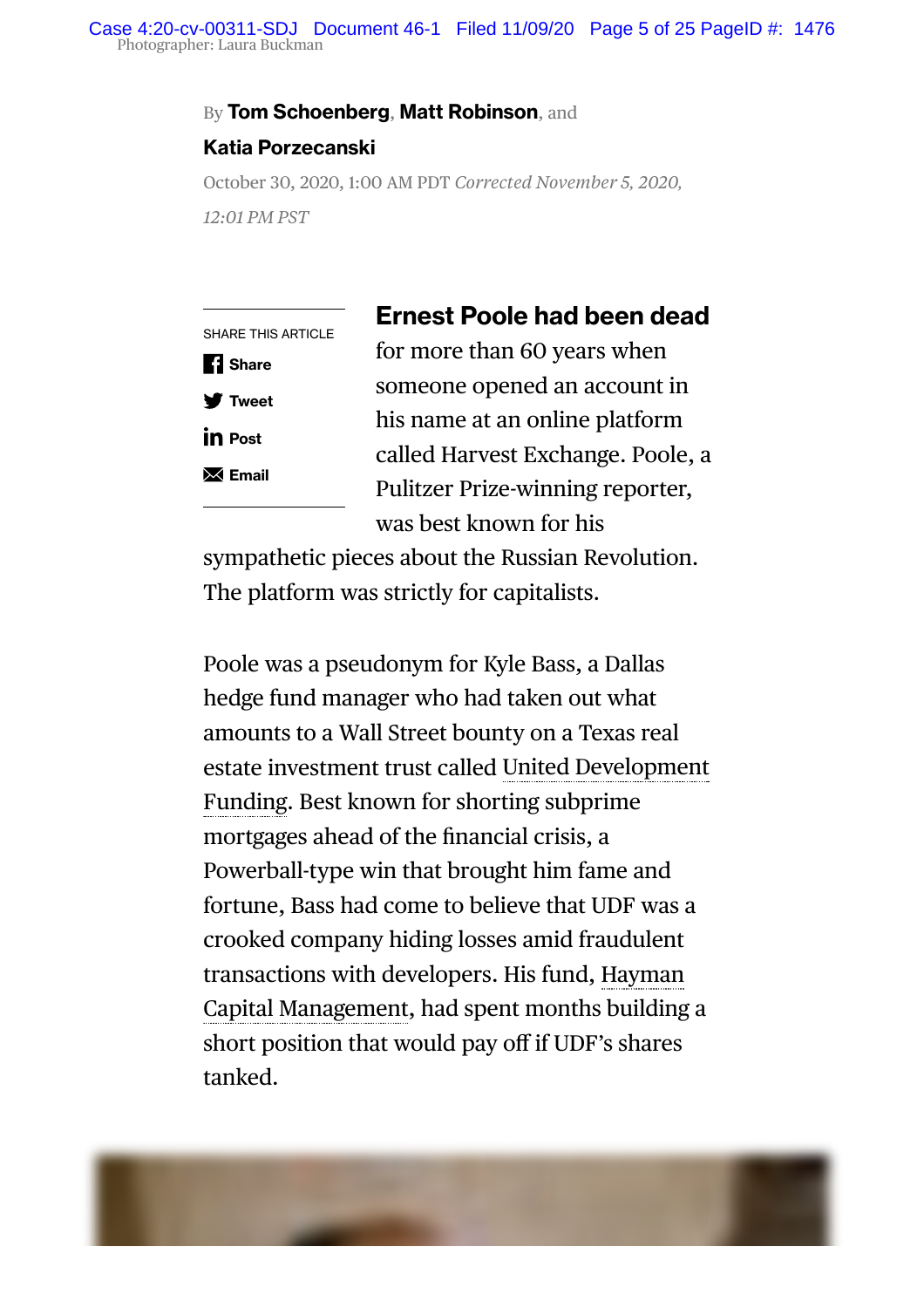00311-SDJ Document 46-1 Filed 11/09/20 Page 6 of 25





In December 2015, using the Harvest Exchange account he had opened in Poole's name, Bass published a blog post saying UDF was on the verge of collapse and calling it a "Ponzi-like scheme." He signed it Investors for Truth.

Bass had alerted the FBI and the Securities and Exchange Commission, providing property records and photographs and urging them to investigate. Whether his arguments spurred them to act isn't clear. The SEC, which was already scrutinizing UDF's books, would later bring a case against the company. The FBI has also investigated, leading to a raid on UDF's office in 2016. That probe is ongoing. But it was his anonymous post that triggered a cascade of events that brought UDF to its knees as its credit lines were cut and shares fell by 50% in two days. In Farmers Branch, Texas, where UDF was slated to help fund a \$1 billion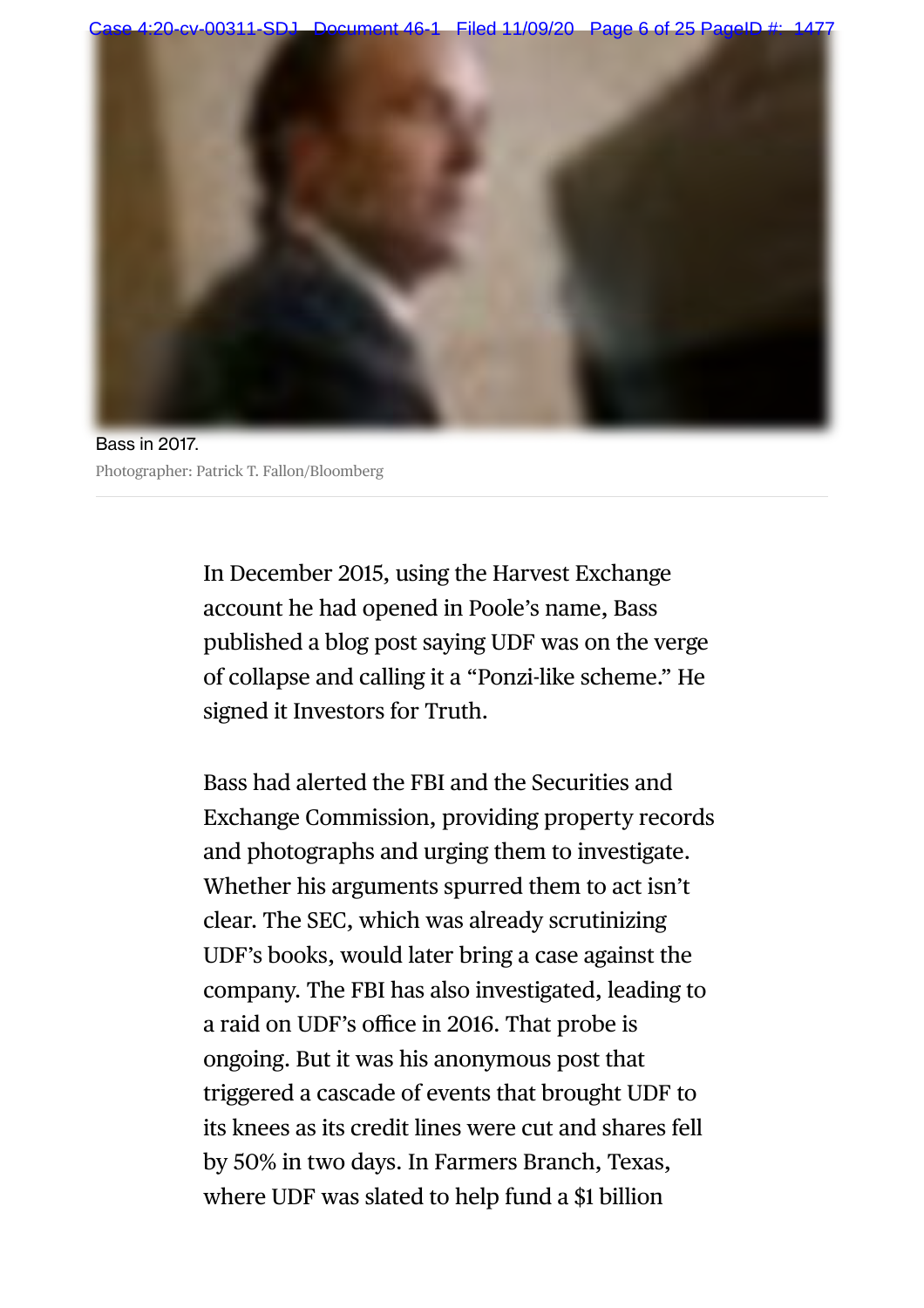development, city finance manager Charles Cox feared the allegations could disrupt the property market in his tiny town about a dozen miles northwest of Dallas. Case 4:20-cv-00311-SDJ Document 46-1 Filed 11/09/20 Page 7 of 25 PageID #: 1478

## **There's nothing illegal about making money by exposing suspected fraud.**

Bass made about \$30 million on his bet, a person familiar with the returns says. But now, five years later, he's embroiled in a lawsuit filed by UDF accusing him of defamation and interference with its business. And the same SEC office in Fort Worth that Bass reached out to is investigating whether he and his firm violated securities laws, according to two people familiar with the probe who asked not to be named because the matter isn't public. The opening of an SEC probe is typically a preliminary step and doesn't mean Bass, who hasn't been accused of wrongdoing, will ever face an enforcement action.

There's nothing illegal about making money by exposing suspected fraud. The government pays some whistle-blowers for doing exactly that.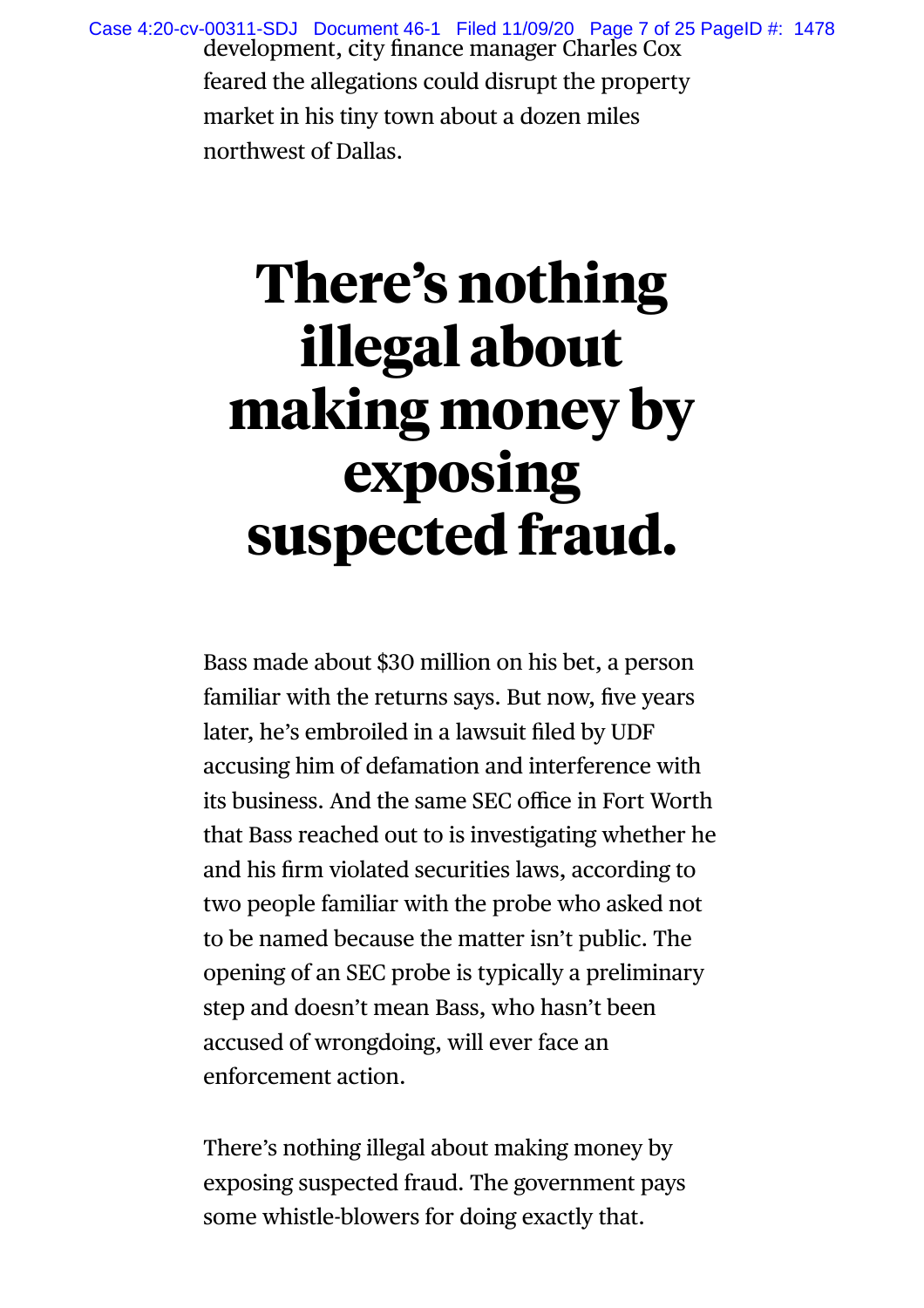Activist short sellers, who stand to profit from a company's collapse, do it all the time. They operate in a profession where it's legal to use subterfuge, including fake names, while trying to move stocks. It's also common to alert federal agencies. It's even okay for short sellers to do all this without revealing their motives. Case 4:20-cv-00311-SDJ Document 46-1 Filed 11/09/20 Page 8 of 25 PageID #: 1479

> There's just one catch: The short seller can't knowingly spread false information. And that's where UDF says Bass crossed the line. Its lawsuit, filed in state court in Dallas in 2017, alleges that his posts were misleading because the public was getting only part of the story—the part Bass wanted people to see.

Bass calls the lawsuit harassment and says he spared potential investors from plowing money into a corrupt company. His lawyer, Lawrence Friedman, says the SEC didn't raise any concerns about Bass's actions at the time and that any review now would result in "no action involving Hayman."

The unfolding legal battle provides a rare look into a short-selling campaign. Hundreds of pages of documents and emails that have come to light show how Bass's firm reached out to law enforcement and the media while trying to bend the market to where he wanted it to go. And they open a window on the symbiotic relationship between informants and the SEC, which looks to investors like Bass to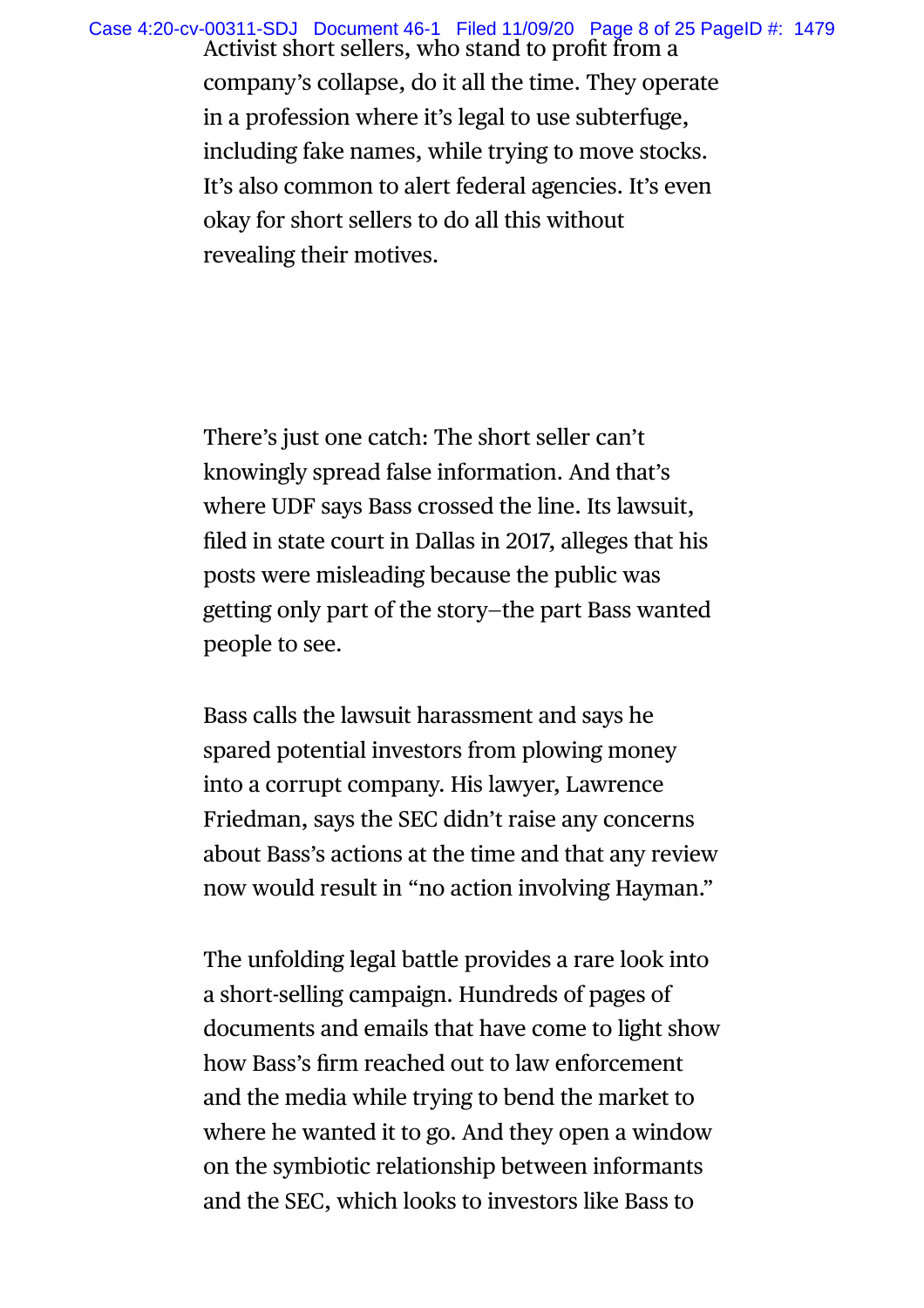help ferret out fraud in the marketplace. Case 4:20-cv-00311-SDJ Document 46-1 Filed 11/09/20 Page 9 of 25 PageID #: 1480

### **"We did everything right here," Bass says,**

sitting at a conference table in his Dallas office last year, dressed in jeans and cowboy boots. A painting of a "Zero Dollar Bill" with a portrait of Vladimir Lenin and the words "United Socialist States of America" dominates the room. He calls it his protest about bank bailouts during the financial crisis. "We did our factual, financial and legal due diligence before we blew the whistle on UDF."



A "Zero Dollar Bill" hangs in the Hayman Capital office in Dallas. Source: Tom Schoenberg/Bloomberg

A Texan by transplant, Bass, 51, grew up in a middle-class family alongside the children of wealthy oil barons with mansions, ranches and sports cars. While studying finance on a diving scholarship at Texas Christian University, he was often mistaken for a relative of billionaire oilman Robert Bass, who owned a fair amount of Fort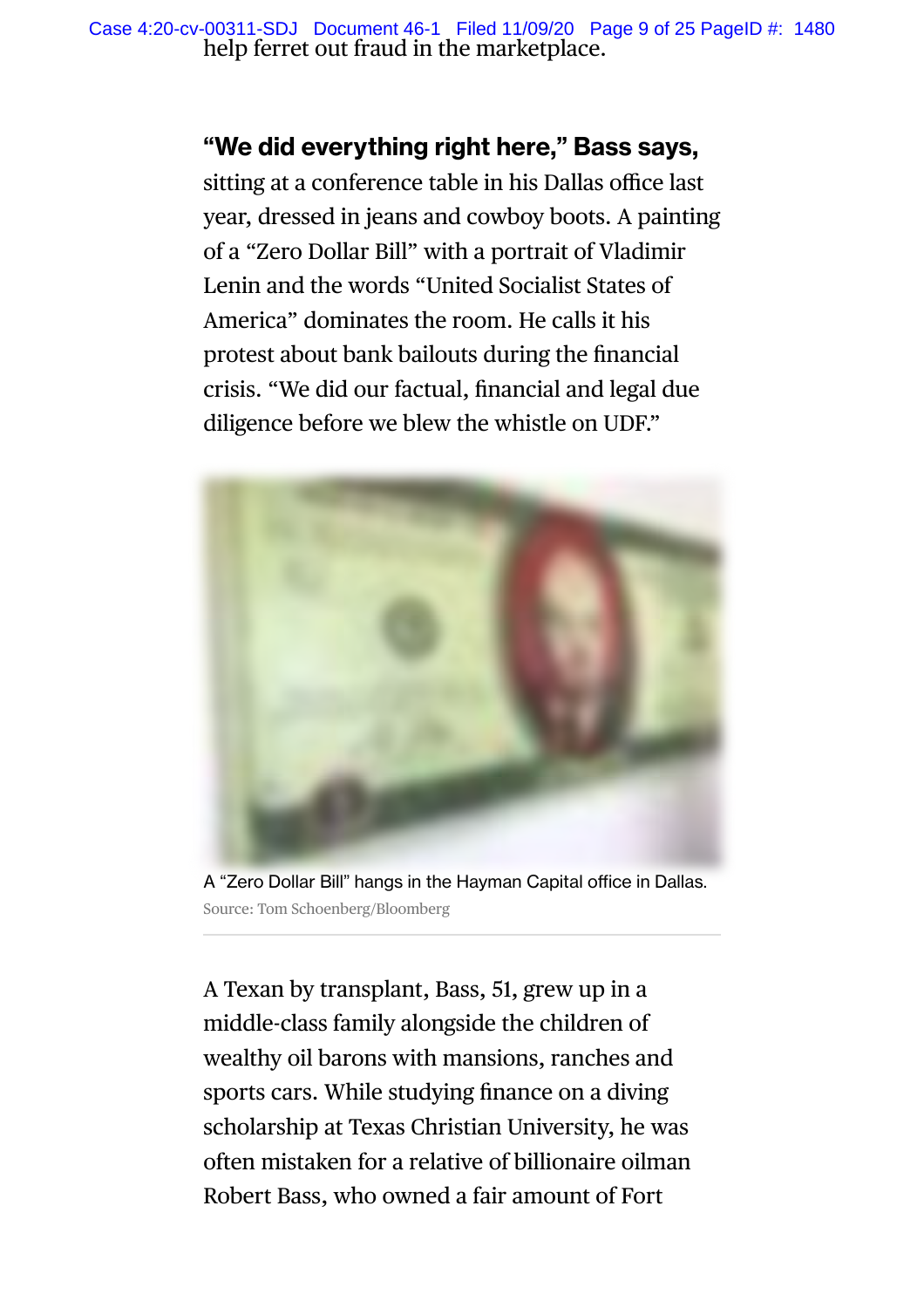Bass made a career focusing on event-driven trading, first at Bear Stearns Cos. and then at Legg Mason Inc. He specialized in coming up with stocks for his clients to short, doing his own research and sometimes providing SEC officials with information about potential fraud. He also got attention for some non-betting endeavors. In his 30s, he took part in the Gumball 3000 rally from New York to Los Angeles, driving a souped-up Porsche and winning an award for reaching 208 miles per hour in Nevada.

Bass started Hayman Capital in 2005 with \$33 million and soon landed on what would become his biggest short: betting against the housing boom. He visited Wall Street trading desks and mortgage servicers and hired private detectives to dig into the sketchiest lenders.

While millions of people lost savings or homes during the crisis, Bass got rich. His subprime fund rose fivefold in two years. The win earned him instant credibility as a money manager and invitations to appear on financial news networks. By 2012, he was handling about \$2 billion for investors including George Soros and Dan Loeb. He was featured in Michael Lewis's 2011 book *Boomerang*, talking about the crippling levels of debt burdening the global financial system and the necessity of investing in hard assets, like guns and gold. He told Lewis he'd bought \$1 million in nickels because the metal content in each one was worth 6.8 cents. The book described riding around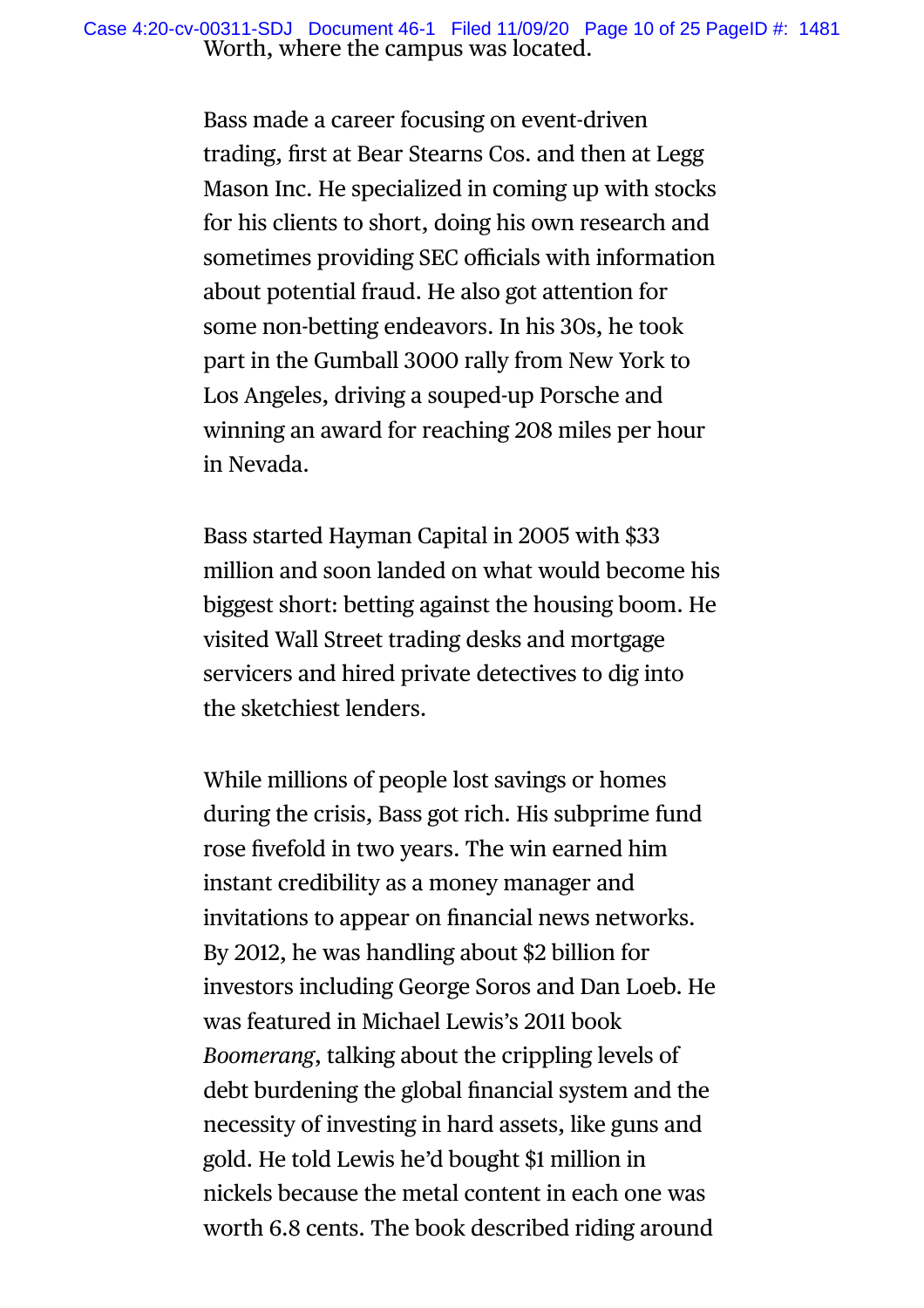Bass's 2,500-acre ranch on the back of one of his U.S. Army jeeps, hunting beavers with infrared Case 4:20-cv-00311-SDJ Document 46-1 Filed 11/09/20 Page 11 of 25 PageID #: 1482

sniper rifles.

Bass relishes his position as a Dallas-based maverick. It has won him powerful friends, including former Trump advisers Anthony Scaramucci and Steve Bannon, Tommy Hicks Jr. and Hall of Fame quarterback Roger Staubach. But some of his bets after the financial crisis were losers, including those on General Motors and against the Chinese yuan. In 2014, as his fund's performance waned, one of his analysts told him about UDF, a decade-old firm in Grapevine, Texas, about a 20-minute drive from Hayman's office.

## **The practice is as old as stock markets. Traders bet against the first public company, the Dutch East India Company, 400 years ago.**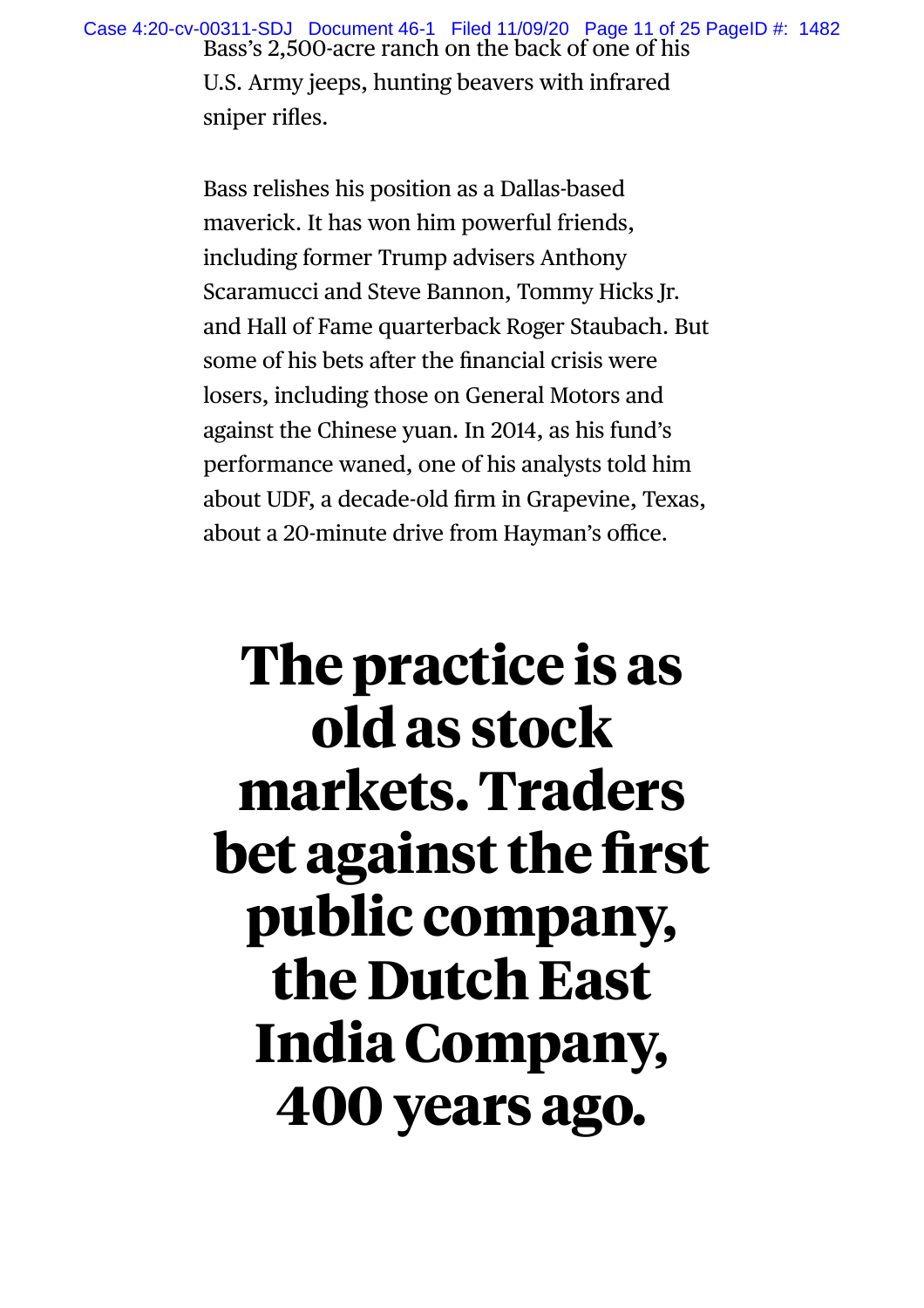Case 4:20-cv-00311-SDJ Document 46-1 Filed 11/09/20 Page 12 of 25 PageID #: 1483

The company, which raised funds from investors and loaned them to developers at above-market rates, was founded by Hollis Greenlaw, a former Washington tax lawyer who, five years earlier, had pulled out of a real estate deal Bass was running. Although the financial crisis had wreaked havoc on developers and lenders, UDF was still paying dividends.

Bass's analyst, Parker Lewis, learned about UDF from a friend, but at the time it didn't have any publicly traded securities. Months later a large REIT raising money for UDF disclosed accounting errors, which prompted an FBI investigation. That led Lewis to question whether UDF was hiding its true financial situation. After months of research, he locked onto an explanation: When borrowers struggled to repay their loans, UDF used cash raised by newer funds to pay investors in older ones. Sometimes the newer funds would buy pieces of loans owned by the older ones in an effort to ensure that cash was available. These actions allowed UDF to keep paying the sizable dividends investors had grown to expect, which meant that it could continue attracting new investments.

To Lewis, it looked like a Ponzi scheme. By then, one of UDF's funds had listed on Nasdaq and was a potential short target. Bass dismissed Lewis's idea at first as being too small and too local. But Lewis was persistent. They had a massive fraud in their sights, he argued.

### **Short sellers have a long history of being**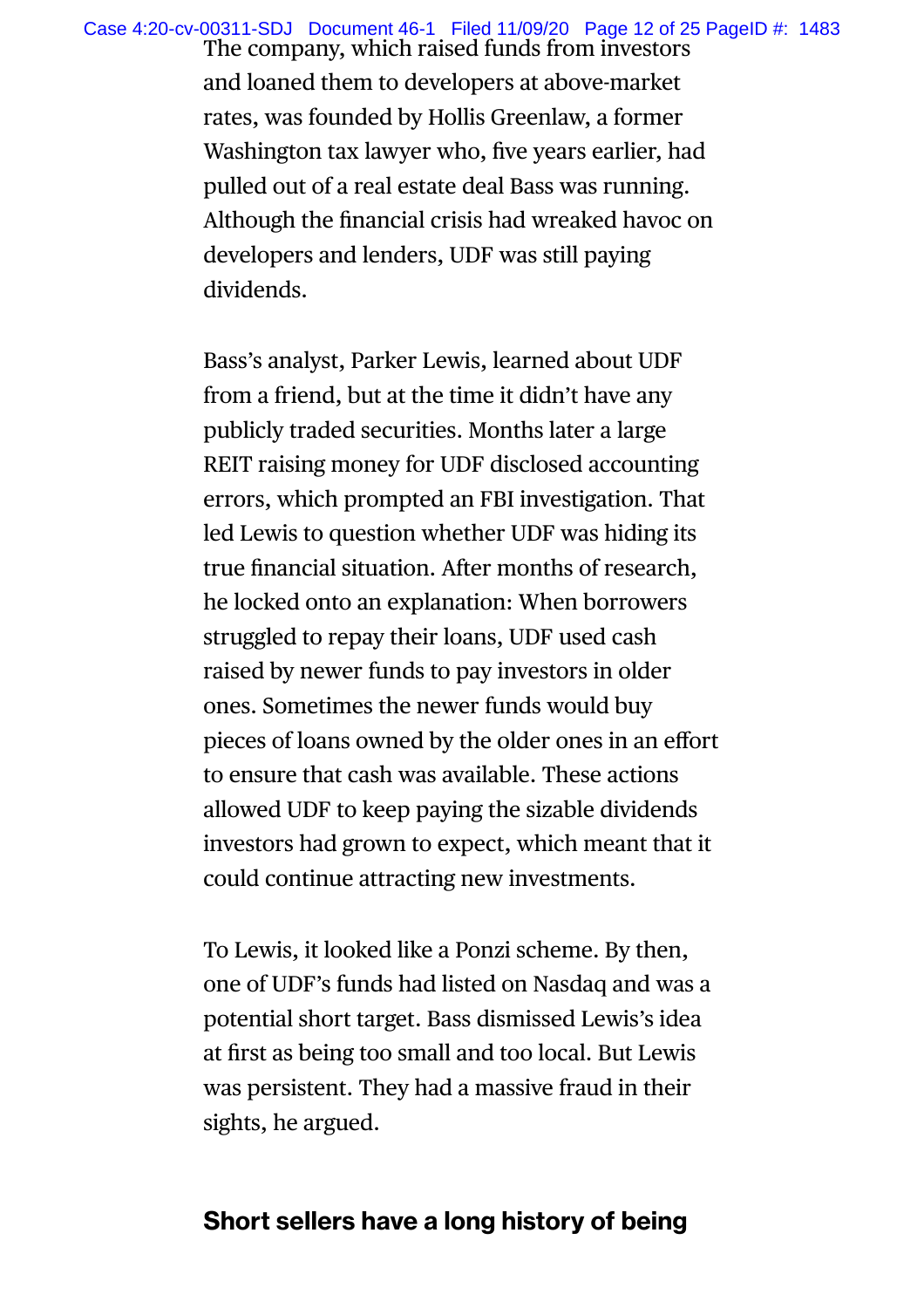Case 4:20-cv-00311-SDJ Document 46-1 Filed 11/09/20 Page 13 of 25 PageID #: 1484

hated. Critics accuse them of manipulating the market. Defenders say they keep businesses honest. Hedge fund managers like David Einhorn, Jim Chanos and Bill Ackman have come under fire from companies they've shorted. But the practice is as old as stock markets. Traders bet against the first public company, the Dutch East India Company, 400 years ago.

While long-term investors aim to buy low and sell high, short sellers do the opposite: They sell high and hope to buy low. First they borrow shares from investors willing to lend them for a specified period. If you're Kyle Bass, you call up a bank to find these shares for you; smaller fish use online brokers. For this privilege, short sellers pay daily interest to the bank or the investors who owned the shares.

Then they sell the shares with the intention of buying them back when prices fall, returning them to the original owner and pocketing the difference. But if the shares increase, the short seller has to buy them back at a loss. While shares can only fall to zero, there's no limit to how much they can rise, making short selling one of the riskiest wagers in finance. Ackman lost almost \$1 billion before closing out his bet against Herbalife Nutrition Ltd.

Bass began shorting UDF in early 2015. That March he asked Hayman's general counsel, Christopher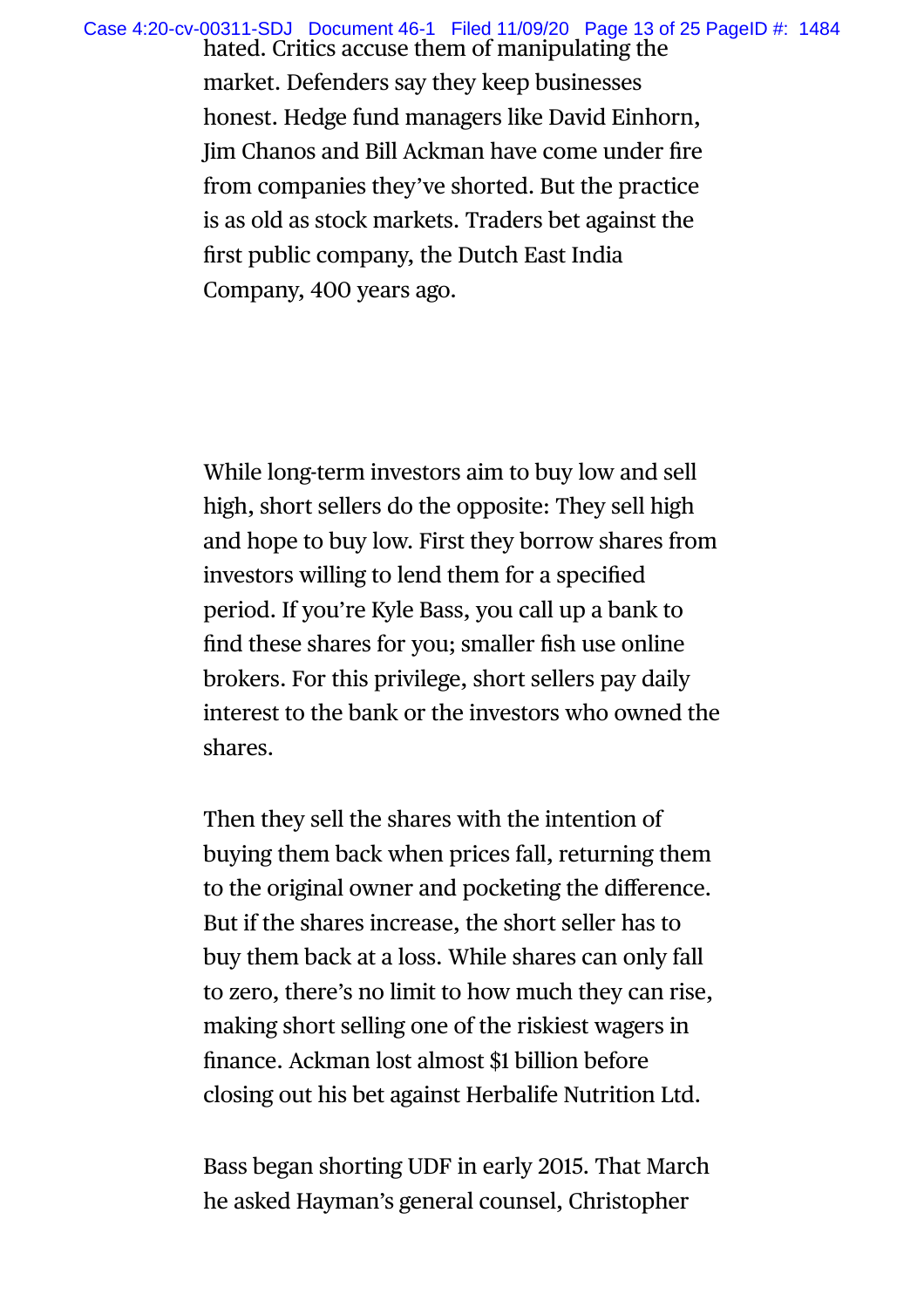Case 4:20-cv-00311-SDJ Document 46-1 Filed 11/09/20 Page 14 of 25 PageID #: 1485

Kirkpatrick, a former SEC official, to alert his contacts at the agency to a potential fraud. He provided a 17-page document that described UDF as having "characteristics emblematic of a Ponzi-like scheme."

Sometimes the word "Ponzi" causes the SEC to spring into action, particularly in Texas, where the government missed opportunities to end what became a \$7 billion scheme by Houston's Robert Allen Stanford. But the response was muted, and in April, Bass called the FBI. The next morning a group of federal agents, SEC investigators and prosecutors from the U.S. attorney's office in Dallas were getting a briefing in a Hayman conference room. By then, Bass was on the hook for 1.2 million borrowed shares of UDF, worth \$21.3 million. Bass says he told his guests that he was short UDF and planned to short as many shares as he could get his hands on.

Over the next few months, Bass monitored the borrowing of UDF shares and directed his team's interactions with government officials. "How many guys in suits?" he asked his head trader in a May email as his team was in the midst of a five-hour meeting with the FBI. When Lewis, the analyst, texted him pictures showing undeveloped land that UDF had funded, Bass responded, "I love it." In another text, he wrote, "Make sure you send along the photos to SEC and FBI."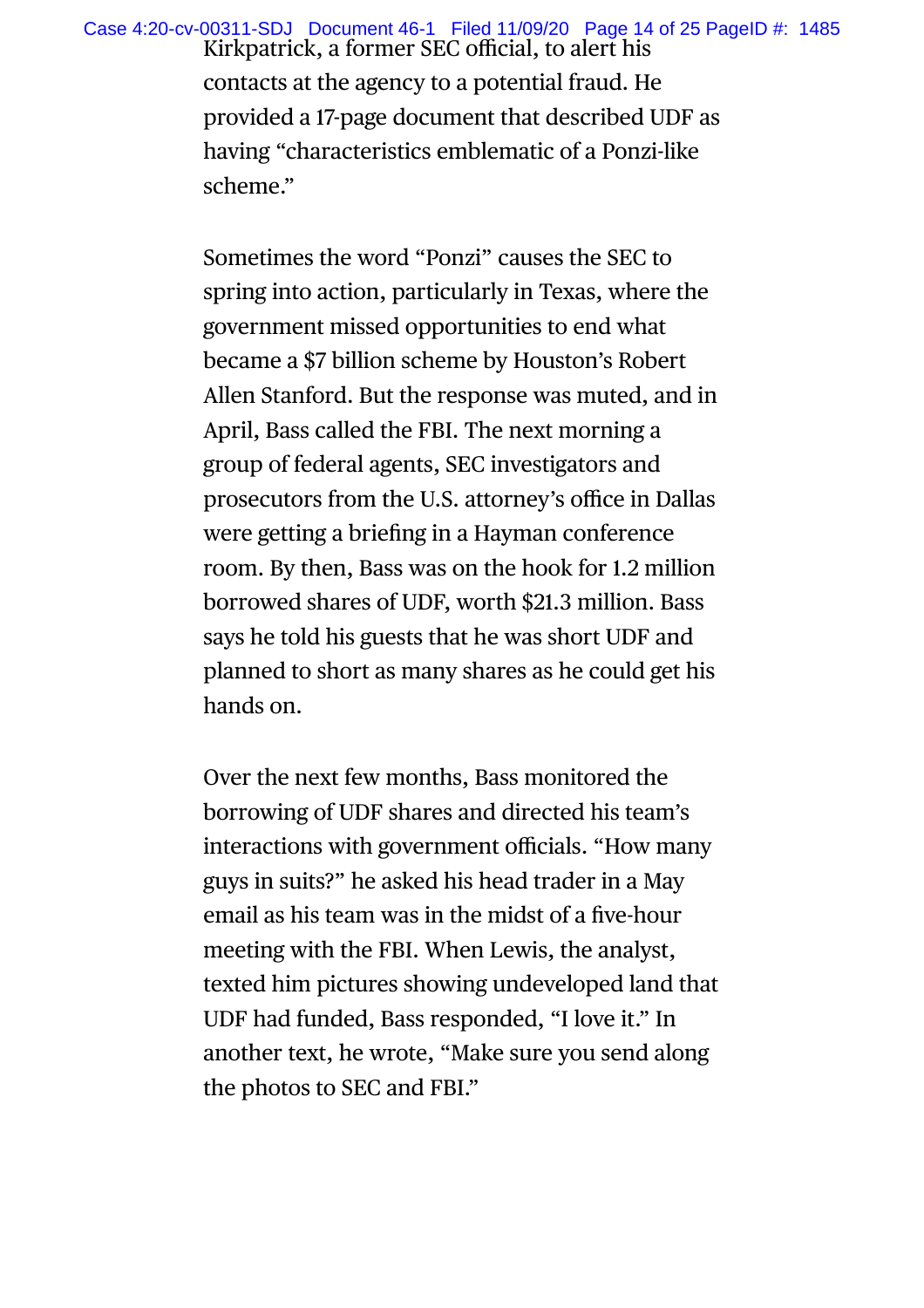## **"This will happen in December one way or the other"**

But it was becoming harder for Bass to borrow shares, documents turned over by Hayman in the defamation case show. "Basically, we are moving the rate higher on ourselves," Hayman's head trader told him in a July 14 email. JPMorgan Chase & Co. was borrowing some shares for him at a 99% annual interest rate.

Bass ordered his team to short other companies he believed would fall on negative UDF news, investing \$58 million in that effort. He considered a plan to set up a distressed-debt fund to buy bank loans backed by UDF assets that would trade at a steep discount if the company filed for bankruptcy. And he sought partners and investors from Goldman Sachs Group Inc., Blackstone Group Inc. and Crow Holdings, according to Hayman emails, though he never followed through with the plan.

By November of that year, 11 months into the short, UDF's share price had barely budged, and the government hadn't acted. Meanwhile, the cost of holding the short was mounting. In a Nov. 24 email to Bass, Lewis said Hayman was spending \$84,000 a day, or \$2.5 million a month, to maintain the position. He urged Bass to go public with his allegations about UDF. Bass's response was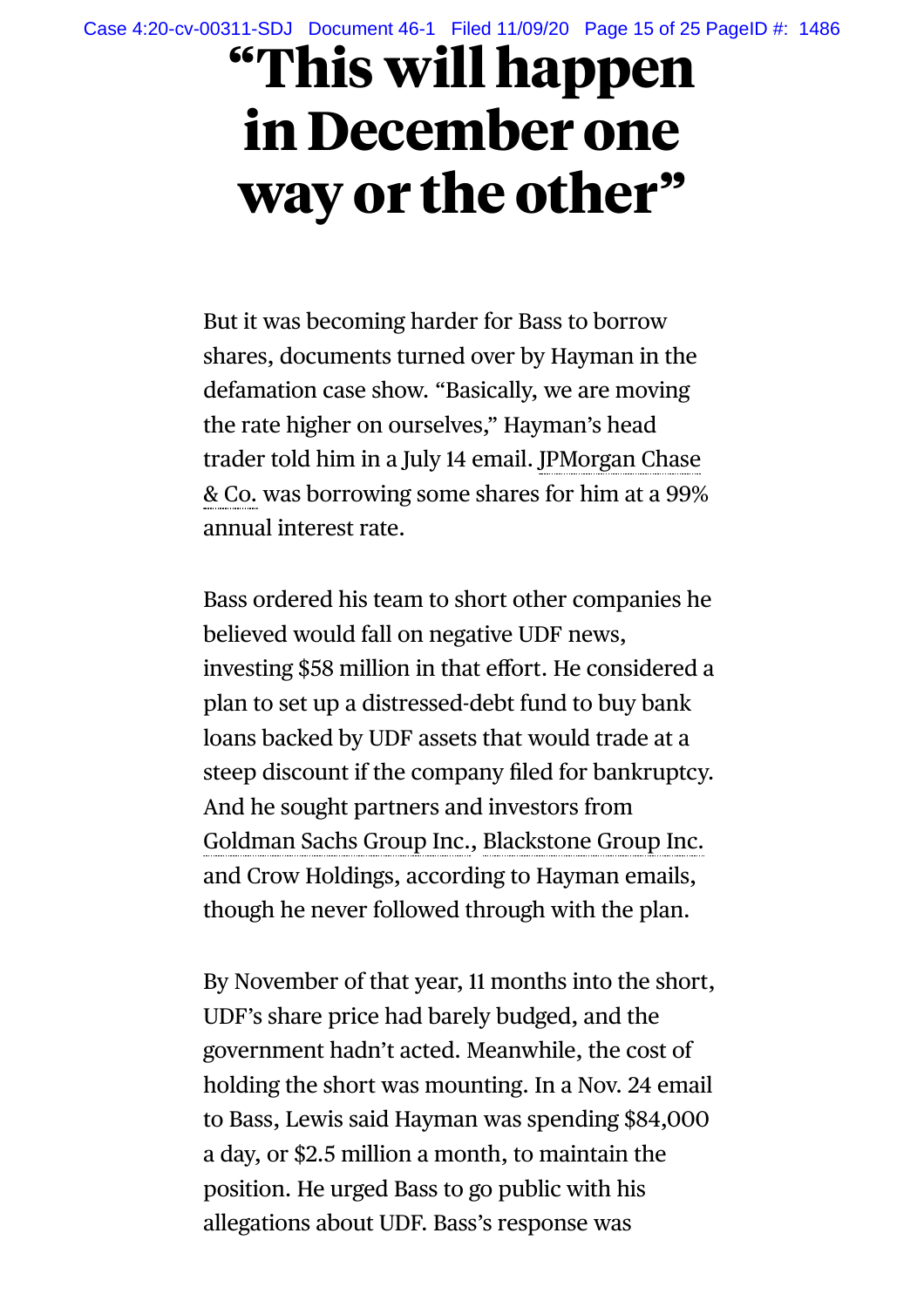In early December, sitting on 3.4 million borrowed shares worth about \$59 million, his traders under orders to "short as much UDF everyday as we can," Bass decided to make his move. He posted the first Investors for Truth blog Dec. 10. It was headlined "A Texas-Sized Scheme Exposing the Darkest Corner of the REIT Business."

Harvest Exchange, where the blog appeared, is the hedge fund industry's answer to Medium or *Forbes*, a place where people publish investment advice, sometimes anonymously. Third Point's Loeb, a backer of the platform, first touted his long position in Dow Chemical there in 2014. Bass, an early investor in the Houston-based site, used his real name to post research on why GM was due for a comeback.

The first post about UDF was cited on Seeking Alpha and ValueWalk. Short seller Andrew Left, who runs Citron Research, tweeted that the stock could go to zero. Shares dropped to \$9.46 from \$17.60 that day, wiping out about \$237 million in shareholder value. That caught the attention of other media, including the *Dallas Morning News*.

### **It also caught the attention of UDF's**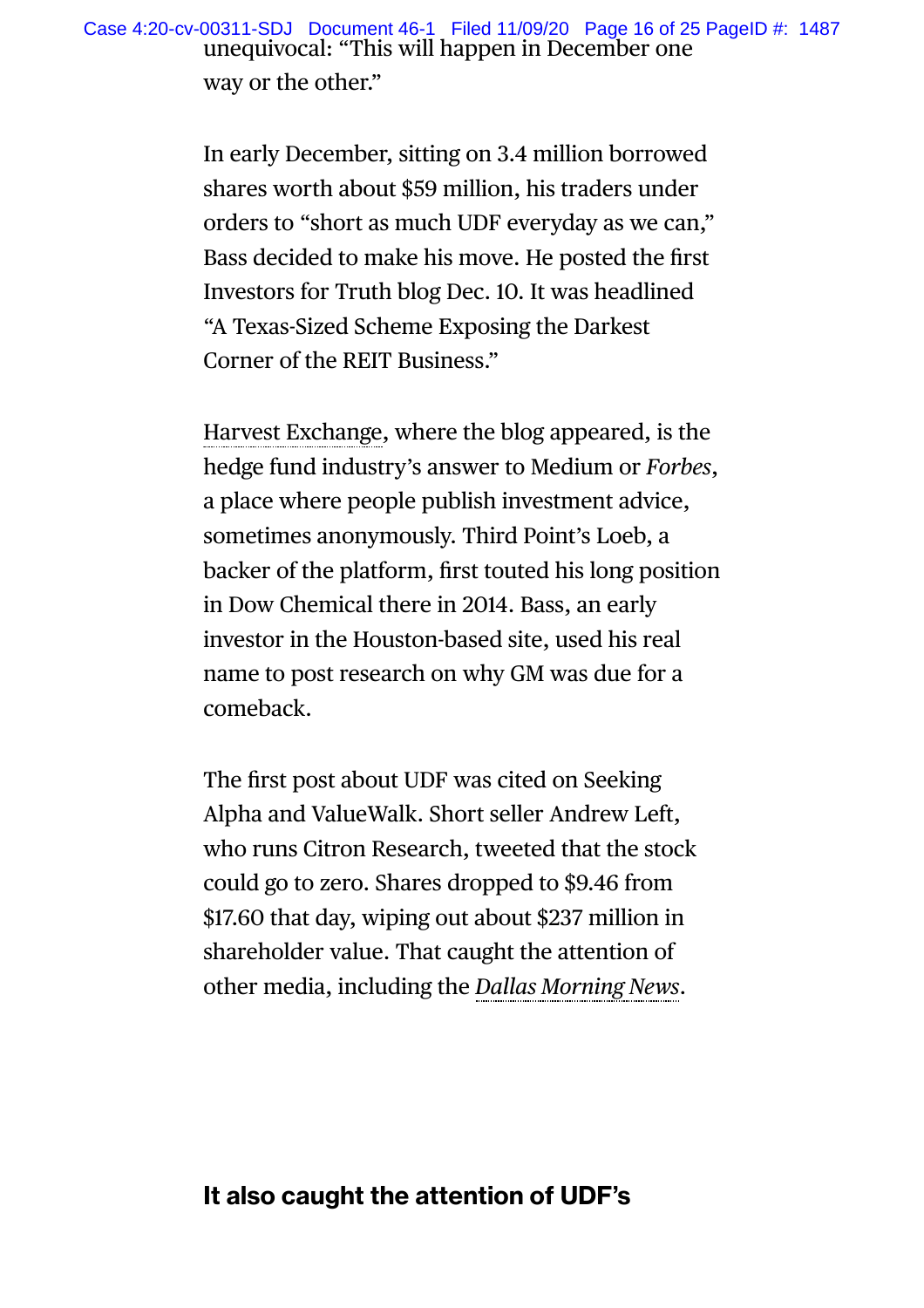Greenlaw. He was preparing for a holiday party when the phones began ringing. "Fireballs from hell," says Greenlaw more than four years later, recalling the mood shifting that day from festive to disbelief. Case 4:20-cv-00311-SDJ Document 46-1 Filed 11/09/20 Page 17 of 25 PageID #: 1488

> A conference room in his Grapevine office has been converted into a war room. A George Patton quote about courage is taped above a dry-erase board shrouded from visitors with a black cloth. "He preyed upon us," Greenlaw says, gesticulating with his long arms, pulling pages from binders stuffed with documents, occasionally banging on a table.

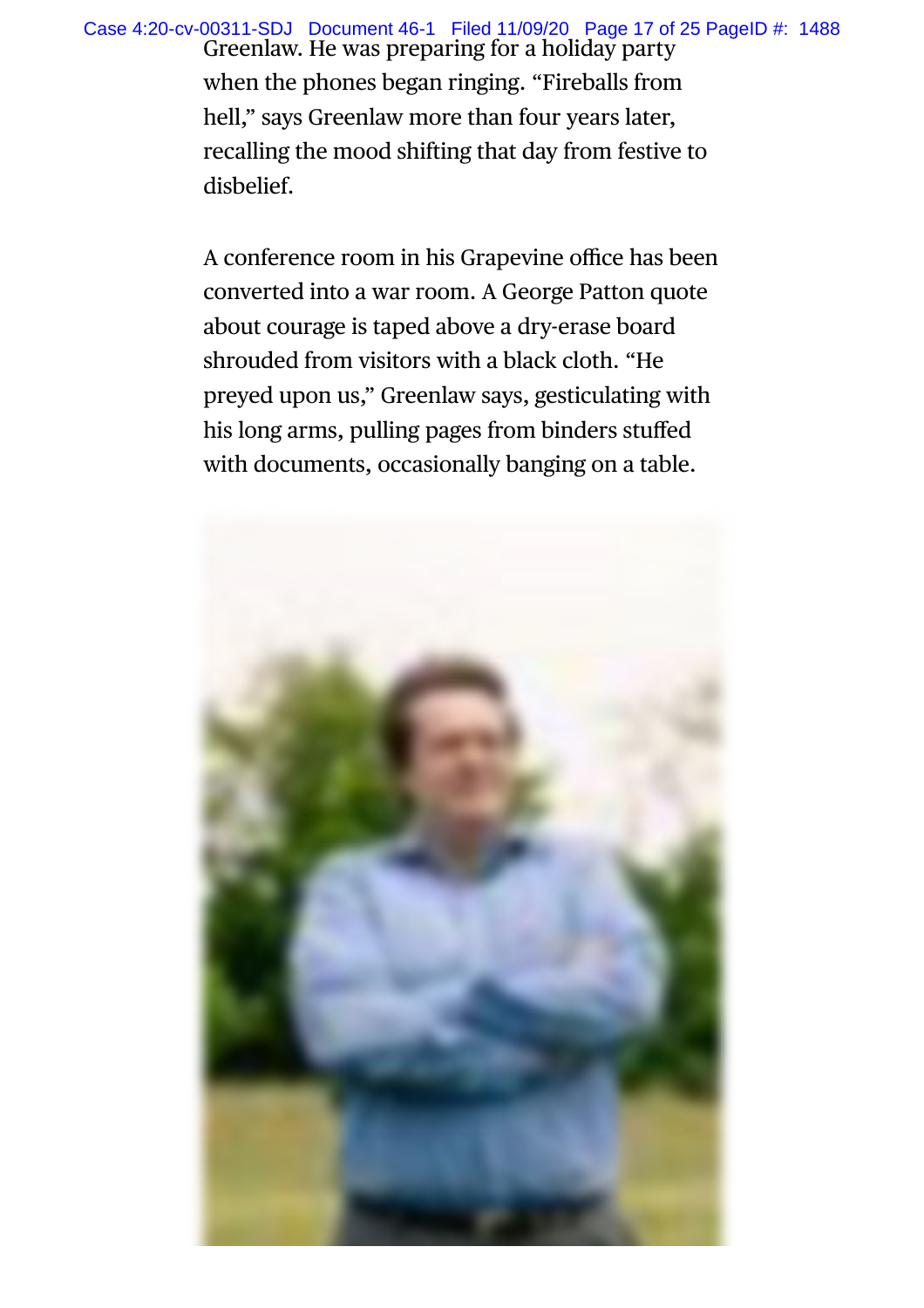Hollis Greenlaw in Grapevine, Texas, in June. Photographer: Laura Buckman/Bloomberg

As shares plummeted, UDF issued a press release saying that an unnamed hedge fund was trying to manipulate the share price. And it disclosed for the first time that the SEC had been combing through the company's books since April 2014.

The next day, as banks began pulling UDF's credit lines, Bass struck again with another Investors for Truth post that compared the company to Enron Corp. and Bernie Madoff. Then, on Dec. 15, he wrote that Greenlaw owned a private jet with Mehrdad Moayedi, CEO of Centurion American Development Group, UDF's biggest borrower and one of Dallas's largest developers, a sign that their relationship was closer than arm's length. Before the end of the month, Centurion cut UDF out of the Farmers Branch project.

By using a pseudonym and not revealing his position, Bass opened himself up to scrutiny that he had something to hide. He says he wanted to protect his family and employees. But Hayman prepared a press release, which was never sent, explaining that the company made its allegations anonymously so they would be judged by their content, not by the messenger. A Dec. 28, 2015, email from Lewis to Bass called it "downplaying our status as an evil short-selling hedge fund."

The SEC in recent years has taken a more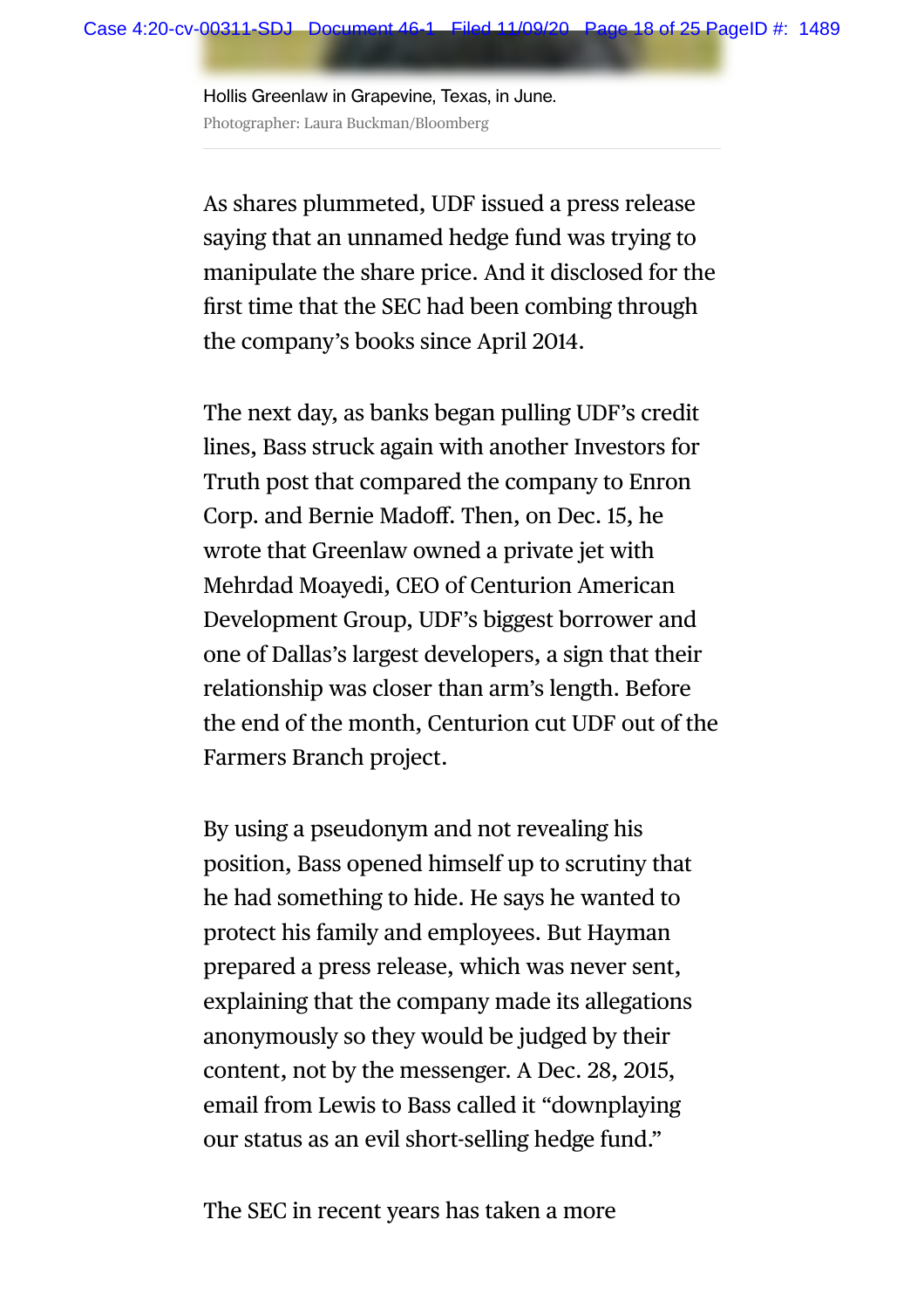Case 4:20-cv-00311-SDJ Document 46-1 Filed 11/09/20 Page 19 of 25 PageID #: 1490

aggressive position with articles and posts about publicly traded companies where the financial incentive of the author isn't disclosed. But enforcement has been limited to pump-and-dump schemes. John Coffee, a securities law professor at Columbia Law School, said regulators have been loath to go after short sellers because they have First Amendment rights to publish their opinions, even under a pseudonym.

The agency, though, has gone after a few short sellers who tried to move a company's stock with a false narrative. In one 2011 case, the SEC and the Justice Department said Barry Minkow, who had been working as a government informant, used his law enforcement ties to spark an investigation of homebuilder Lennar Corp. on false allegations about the company and its executives. He was also accused of spreading misleading information through a website. Once the investigation was underway, Minkow shorted Lennar. He pleaded guilty to stock-manipulation conspiracy—he was working with a disgruntled homebuilder who said Lennar owned him money—and was sentenced to five years in prison.

UDF alleges in its 2017 defamation case that Bass did something similar, knowingly publishing false information and deliberately ignoring the truth about the company's finances. The lawsuit says Bass cherry-picked loans that weren't generating cash from SEC filings, while omitting those that were. It also says Bass distributed photographs of overgrown brush to make the point that a project north of Dallas wasn't being developed when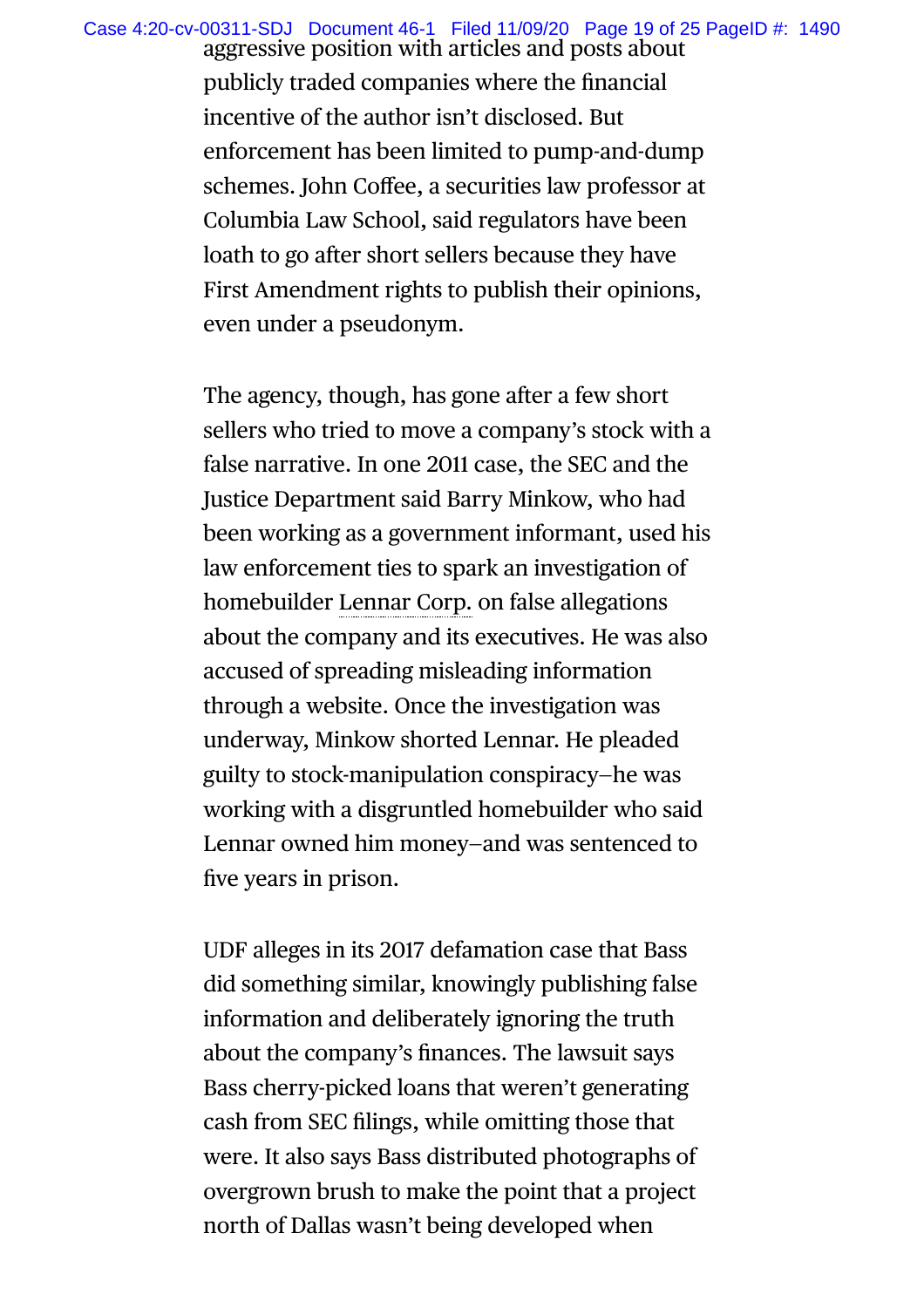publicly available information, including a Google Earth satellite view, shows that roads were being cut and dirt graded. Case 4:20-cv-00311-SDJ Document 46-1 Filed 11/09/20 Page 20 of 25 PageID #: 1491

> Bass says he stands by all of his posts and comments about UDF. In February 2016, two weeks after his role became public, dozens of FBI agents showed up at UDF's office and hauled off documents in a rented Penske truck. News of the raid sent shares below \$4 before trading was halted.

> Two years later, the SEC brought a case against UDF and five executives, including Greenlaw, claiming they misled investors by failing to disclose that at times the company lacked the cash flow to pay distributions and instead borrowed money from other funds without disclosing how it was being used. UDF also loaned money from a newer fund to developers who still owed money to an older fund and directed them to use it to pay down earlier loans, the SEC said.

> The allegations mirrored those made by Bass. But the SEC didn't call UDF a Ponzi scheme and it allowed the company and its executives to settle the civil case for \$8 million without admitting or denying wrongdoing. Greenlaw and others remain under criminal investigation by the U.S. attorney's office in Dallas, according to Paul Pelletier, a lawyer for UDF.

Pelletier is trying to force the government to turn over nonpublic documents about the investigation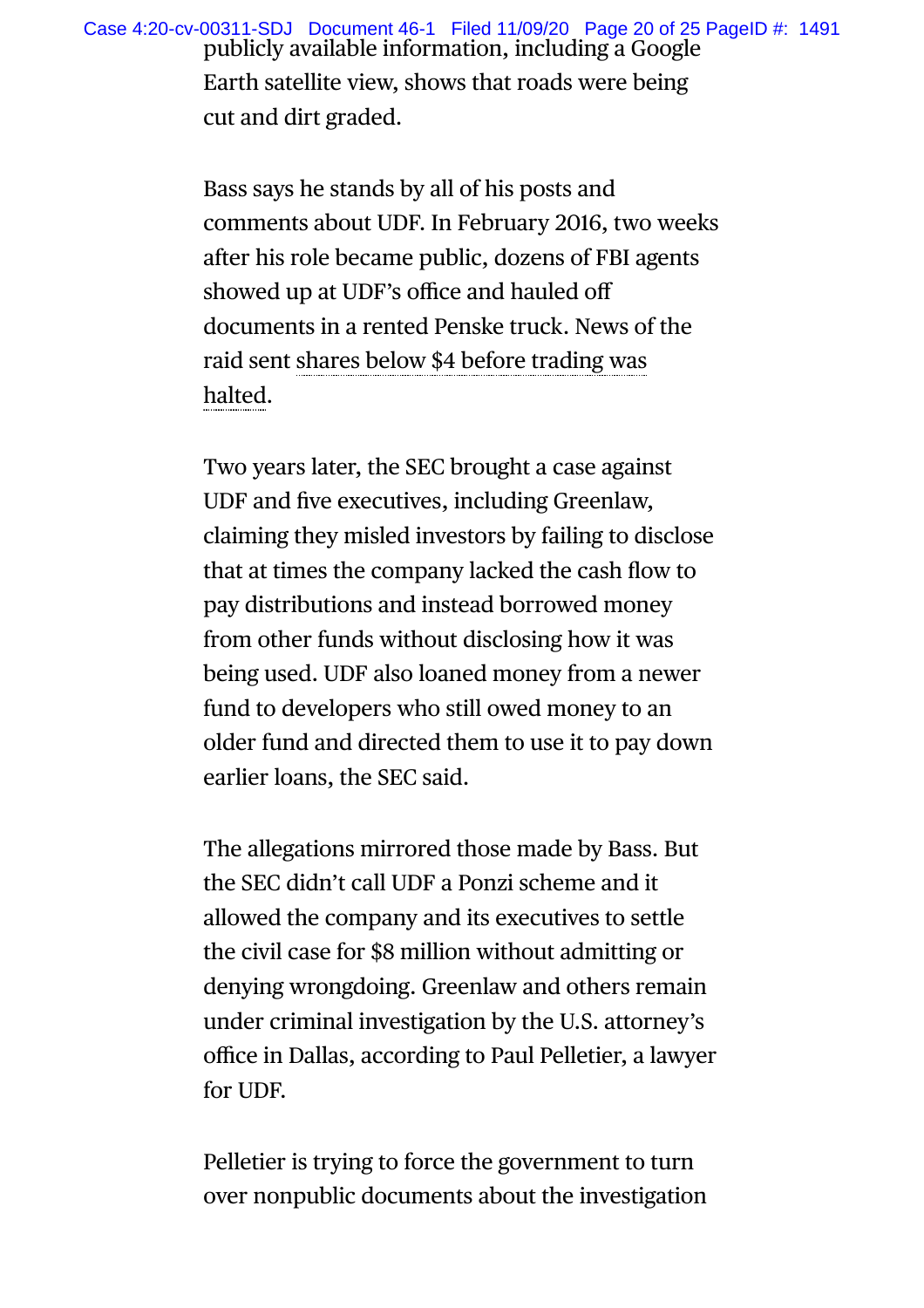Case 4:20-cv-00311-SDJ Document 46-1 Filed 11/09/20 Page 21 of 25 PageID #: 1492

to show that Bass inappropriately influenced prosecutors. The U.S. attorney's office responded in an August court filing that UDF has a vendetta against the government and is trying to interfere with "legitimate law enforcement activity." The company is also facing lawsuits brought by disgruntled investors and former partners, including Megatel Homes LLC—more evidence, Bass says, that the allegations he made are true. UDF has moved to dismiss those claims.

Pelletier says Bass is the one at fault. "It took a legal action by UDF to expose Bass and his unlawful and cowardly scheme to destroy UDF and harm its investors," Pelletier says. "The government has refused to admit they were used by Bass. It's time for them to focus on the true culprits."

UDF hasn't reported earnings in four years, an unusual lapse, though it is still collecting management fees. Greenlaw says reports by new auditors were delayed by the SEC case and a dispute over whether it can file earnings for the outstanding years in one report. In March, former auditor Whitley Penn paid a \$200,000 fine and three of its accountants were penalized after the Public Company Accounting Oversight Board found that the firm failed to follow appropriate standards when auditing UDF funds from 2012 through 2014. In August, the SEC said that UDF's recurring failure to file returns was done "with a high degree of culpability."

"The fact that UDF hasn't filed any of their SECrequired financials for almost five years tells me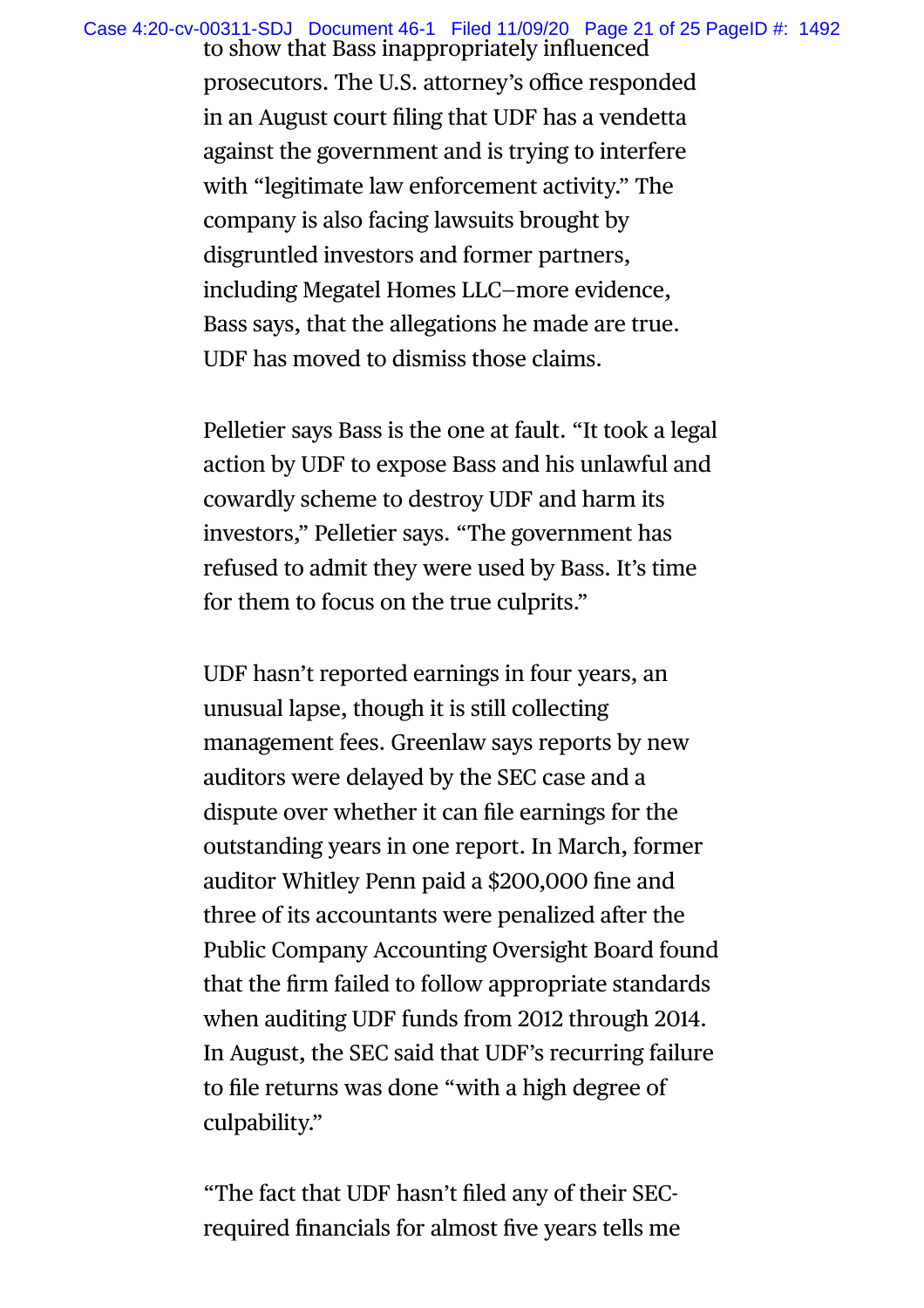they don't want to, or can't, disclose how much of their investors' money is missing," says Bass, who has spent almost \$4 million defending Hayman against UDF's claims. Case 4:20-cv-00311-SDJ Document 46-1 Filed 11/09/20 Page 22 of 25 PageID #: 1493

> Those legal bills will likely increase. Last year, a Texas appeals court upheld a judge's decision to let the defamation case proceed. Bass had argued that the gist of his posts was substantially true and that there was no basis to claim he had knowingly spread false information—a high bar that has to be cleared in such cases. But the appeals court said there was some evidence Hayman may have done just that. It also said there was evidence the hedge fund didn't want to be identified "so that its statements would be more certain to plunge UDF's stock value, resulting in a huge profit to Hayman, which, in fact, is what happened."

> While profit motive alone isn't a factor in deciding defamation, the judges said, it can be used to assess state of mind. Bass sought a Texas Supreme Court review of the appellate decision on the grounds that it wrongly ruled on protected anonymous speech and UDF's malice claims. His petition was denied without a hearing, and discovery is continuing. Bass says UDF can't win without revealing financial information the company hasn't provided. A trial has been set for January 2022.

Bass says he didn't make a lot of money on the short—about 10% of the firm's profit in 2016. But it "cost us five years of legal battles, distraction, aggravation and expense," he says. "Given the friction imposed by this frivolous suit, Hayman will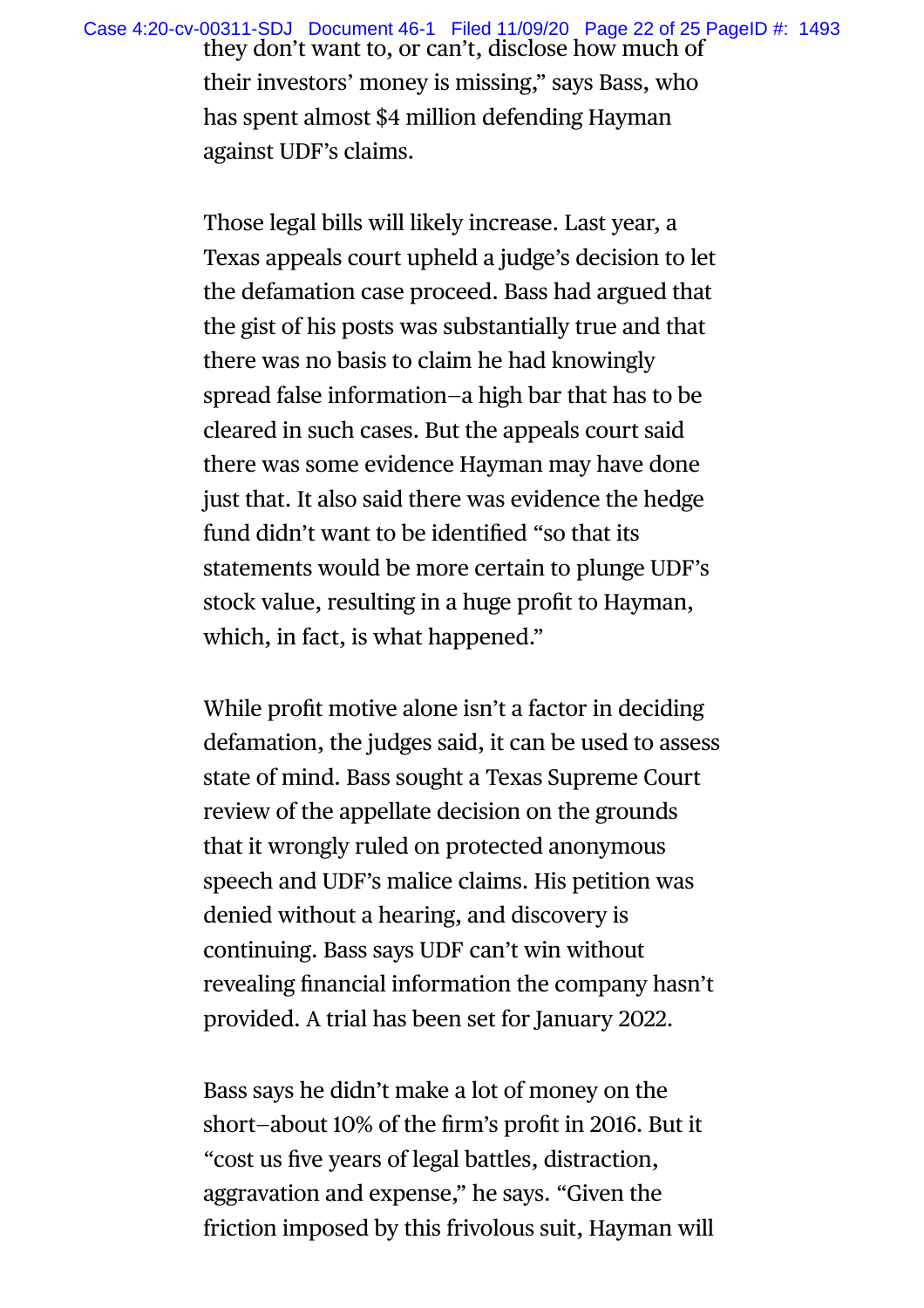be forced to rethink ever blowing the whistle Case 4:20-cv-00311-SDJ Document 46-1 Filed 11/09/20 Page 23 of 25 PageID #: 1494

again."



A balloon floats above the Mercer Crossing development in Farmers Branch in June. Photographer: Laura Buckman/Bloomberg News

> Meanwhile in Farmers Branch, new homes and apartment buildings have sprung up on the land UDF was supposed to help develop. Rudy Giuliani, a lawyer for President Donald Trump, was flown in by homebuilder Megatel in 2018 to help sell some of them. But there have been complaints that the \$1 billion Mercer Crossing project was falling short on promises made by developer Centurion American.

In late July, Cox, the former finance manager and now city manager, was among Farmers Branch officials who attended a hearing about the delays. Sitting in the front row, wearing a blazer and a face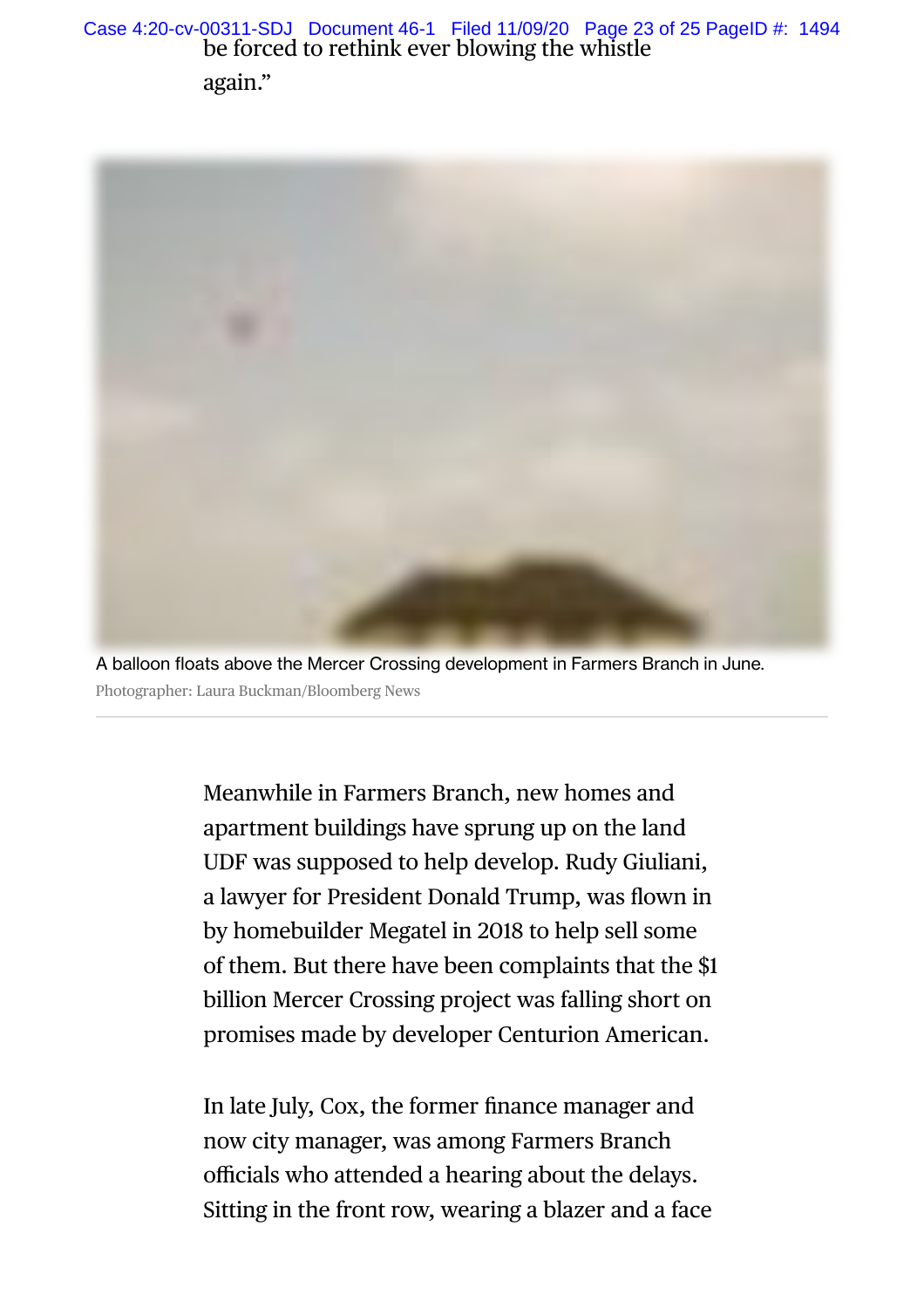mask, was Bass. A day earlier, he announced he Case 4:20-cv-00311-SDJ Document 46-1 Filed 11/09/20 Page 24 of 25 PageID #: 1495

had acquired a stake in several Centurion projects —Farmers Branch not among them. Bass said in a press release that his interest, which he obtained from a former Centurion partner, was "an opportunity to invest in distressed real estate projects" and that he was "dedicated to dismantling the fraud that has plagued these projects in the past."

When the mayor asked whether the deal could impact the Farmers Branch development, Centurion's Moayedi, a target of Bass's UDF posts, said Bass would have nothing to do with the project. "Hayman Capital is a sideshow," Moayedi said. "It's a joke to even be here." Moayedi said in a subsequent phone call that the projects Bass invested in weren't distressed and that the accusations of fraud were bogus. "We've kept ourselves clean," he said.

Bass says buying a stake in the Centurion projects is part of his effort to find out where the UDF money went—hoping it will give him access to records and business relationships he otherwise wouldn't have. "I'm going to win this lawsuit if it's the last thing I do," he says.

### *(Corrects fourth paragraph to show that the SEC was*